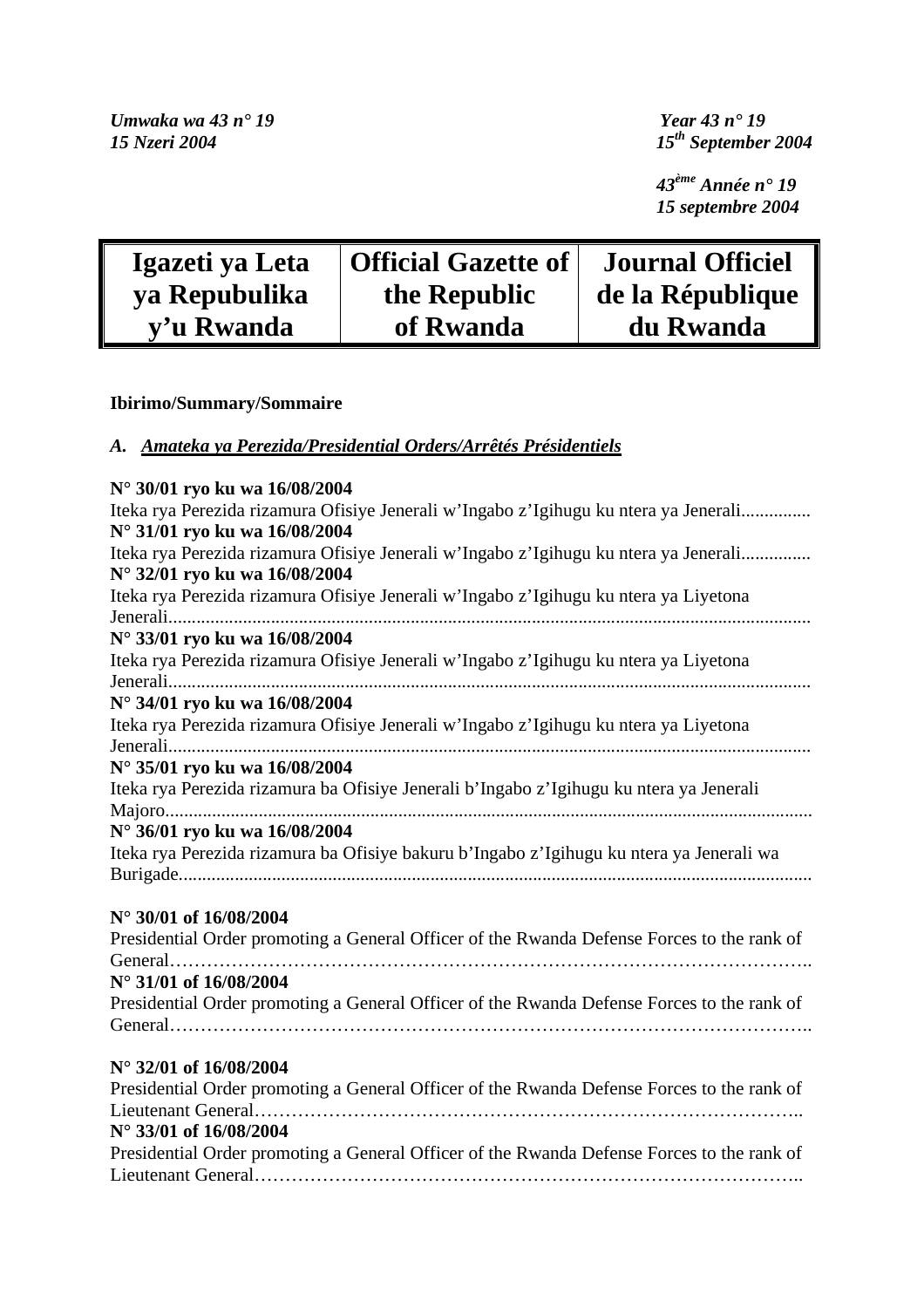### **N° 34/01 of 16/08/2004**

| Presidential Order promoting a General Officer of the Rwanda Defense Forces to the rank of |
|--------------------------------------------------------------------------------------------|
|                                                                                            |
| N° 35/01 of 16/08/2004                                                                     |
| Presidential Order promoting General Officers of the Rwanda Defense Forces to the rank of  |
|                                                                                            |
| N° 36/01 of 16/08/2004                                                                     |
| Presidential Order promoting senior Officers of the Rwanda Defense Forces to the rank of   |
|                                                                                            |
| N° 30/01 du 16/08/2004                                                                     |
| Arrêté Présidentiel portant promotion d'un Officier Général des Forces Rwandaises de       |
|                                                                                            |
| N° 31/01 du 16/08/2004                                                                     |
| Arrêté Présidentiel portant promotion d'un Officier Général des Forces Rwandaises de       |
|                                                                                            |
| N° 32/01 du 16/08/2004                                                                     |
| Arrêté Présidentiel portant promotion d'un Officier Général des Forces Rwandaises de       |
|                                                                                            |
| N° 33/01 du 16/08/2004                                                                     |
| Arrêté Présidentiel portant promotion d'un Officier Général des Forces Rwandaises de       |
|                                                                                            |
| N° 34/01 du 16/08/2004                                                                     |
| Arrêté Présidentiel portant promotion d'un Officier Général des Forces Rwandaises de       |
|                                                                                            |
| N° 35/01 du 16/08/2004                                                                     |
| Arrêté Présidentiel portant promotion des Officiers Généraux des Forces Rwandaises de      |
|                                                                                            |
| N° 36/01 du 16/08/2004                                                                     |
| Arrêté Présidentiel portant promotion des Officiers Supérieurs des Forces Rwandaises de    |
|                                                                                            |
|                                                                                            |

#### *B.**Amateka ya Minisitiri w'Intebe/Prime Minister's Orders/Arrêtés du Premier Ministre*

### **N° 24/03 ryo ku wa 18/08/2004**

Iteka rya Minisitiri w'Intebe rishyiraho abacamanza bo mu Rukiko Rukuru rwa Gisirikare....... **N° 25/03 ryo ku wa 18/08/2004** 

Iteka rya Minisitiri w'Intebe rishyiraho abacamanza bo mu Rukiko rwa Gisirikare....................

#### **N° 24/03 of 18/08/2004**

Prime Minister's Order appointing the Judges of the Military High Court………………………. **N° 25/03 of 18/08/2004**  Prime Minister's Order appointing the Judges of the Military Tribunal ……………………………

## **N° 24/03 du 18/08/2004**

Arrêté du Premier Ministre portant nomination des Juges de la Haute Cour Militaire………… **N° 25/03 du 18/08/2004** 

Arrêté du Premier Ministre portant nomination des Juges du Tribunal Militaire……….………